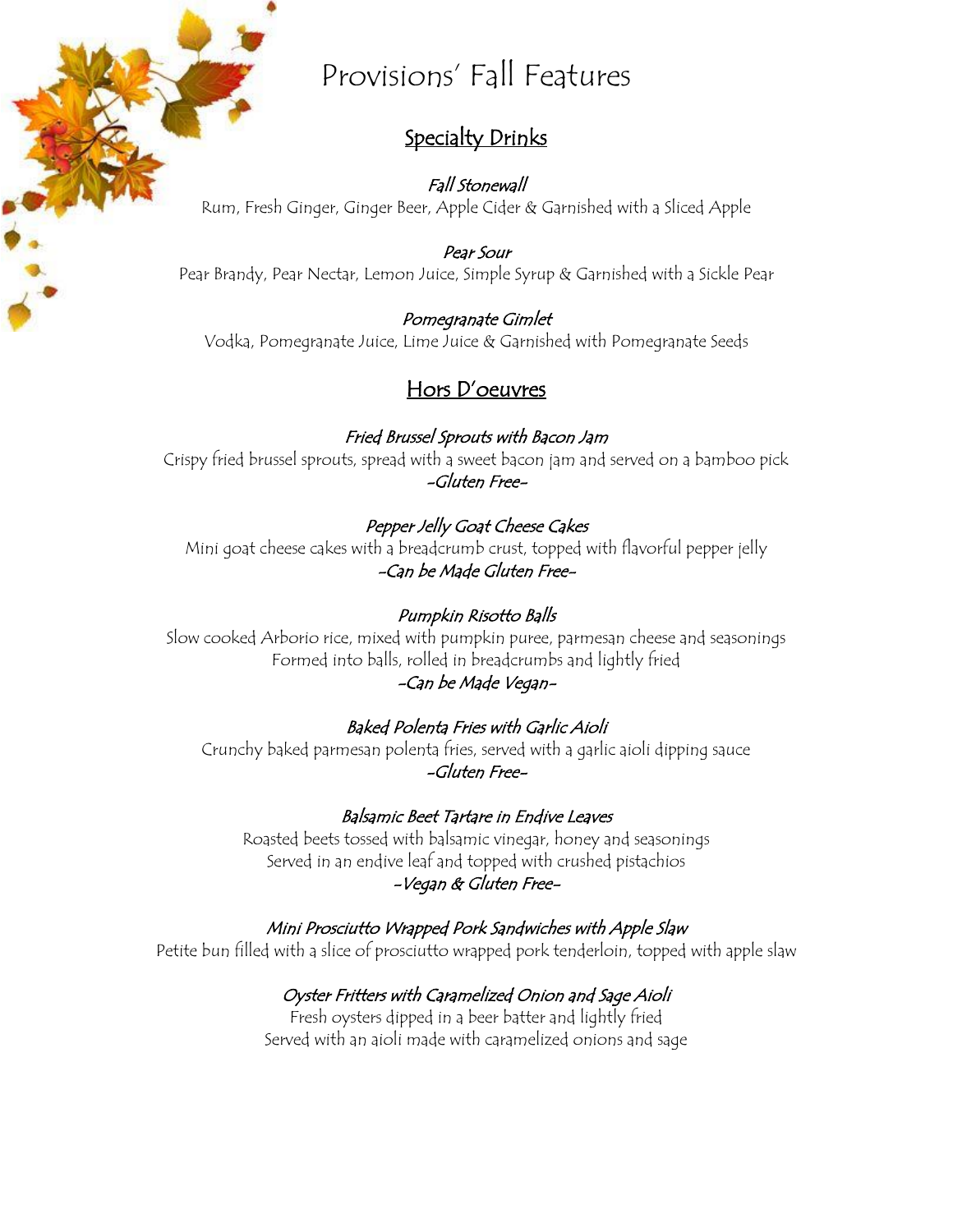# Soups & Salads

#### Roasted Root Vegetable Soup Paired with a Beet & Pear Salad

A cup of our Fall roasted root vegetable soup topped with roasted butternut squash seeds Paired with a roasted beet salad with pears, walnuts, feta, mescluns and a sweet balsamic vinaigrette

#### Harvest Salad with Pumpkin Goddess Dressing

Shredded brussel sprouts and cabbage tossed with roasted acorn squash, toasted pecans and cranberries Drizzled with a pumpkin goddess dressing made with Greek-style yogurt

# Entrees

# Short Rib Pot Pie

Rustic pot pie filled with beef short ribs, rosemary, thyme, garlic, onions, tomatoes and red wine Topped with a sea salt flakey crust and baked until golden

# Maple Walnut Crusted Salmon

Oven roasted salmon topped with a spiced maple walnut crust, garnished with fresh thyme -Gluten Free-

# Duck with Cherry Jus over Celeriac Puree

Pan seared breast of duck topped with a cherry jus and served sliced over a bed of celeriac puree -Gluten Free-

# Roasted Fall Ratatouille

Classic ratatouille vegetables tossed with olive oil and seasonings, layered in a colorful casserole and roasted until golden -Vegan & Gluten Free-

Cornucopia Stuffed Squash Roasted acorn squash overflowing with a mix of barley, spinach, sunflower seeds, shiitake mushrooms, dried cranberries and smoked gouda

# -Vegetarian & Gluten Free-

# Cornish Hen with Pomegranate Glaze

Half of a Cornish hen, stuffed with fresh herbs, brushed with a pomegranate glaze Roasted until golden -Gluten Free-

# Mustard Crusted Pork Tenderloin

Pork tenderloin crusted in a flavorful mustard mixture, sliced and served over [a bed of apple-cabbage](https://www.google.com/url?sa=i&rct=j&q=&esrc=s&source=images&cd=&cad=rja&uact=8&ved=2ahUKEwill_vhk97dAhXCVt8KHd21A6wQjRx6BAgBEAU&url=https%3A%2F%2Fdumielauxepices.net%2Fautumn-leaves-clipart%2Fautumn-leaves-clipart-corner-border&psig=AOvVaw3GNRFIrAq7KaKjW64yONFE&ust=1538239684837210) 

slaw -Gluten Free-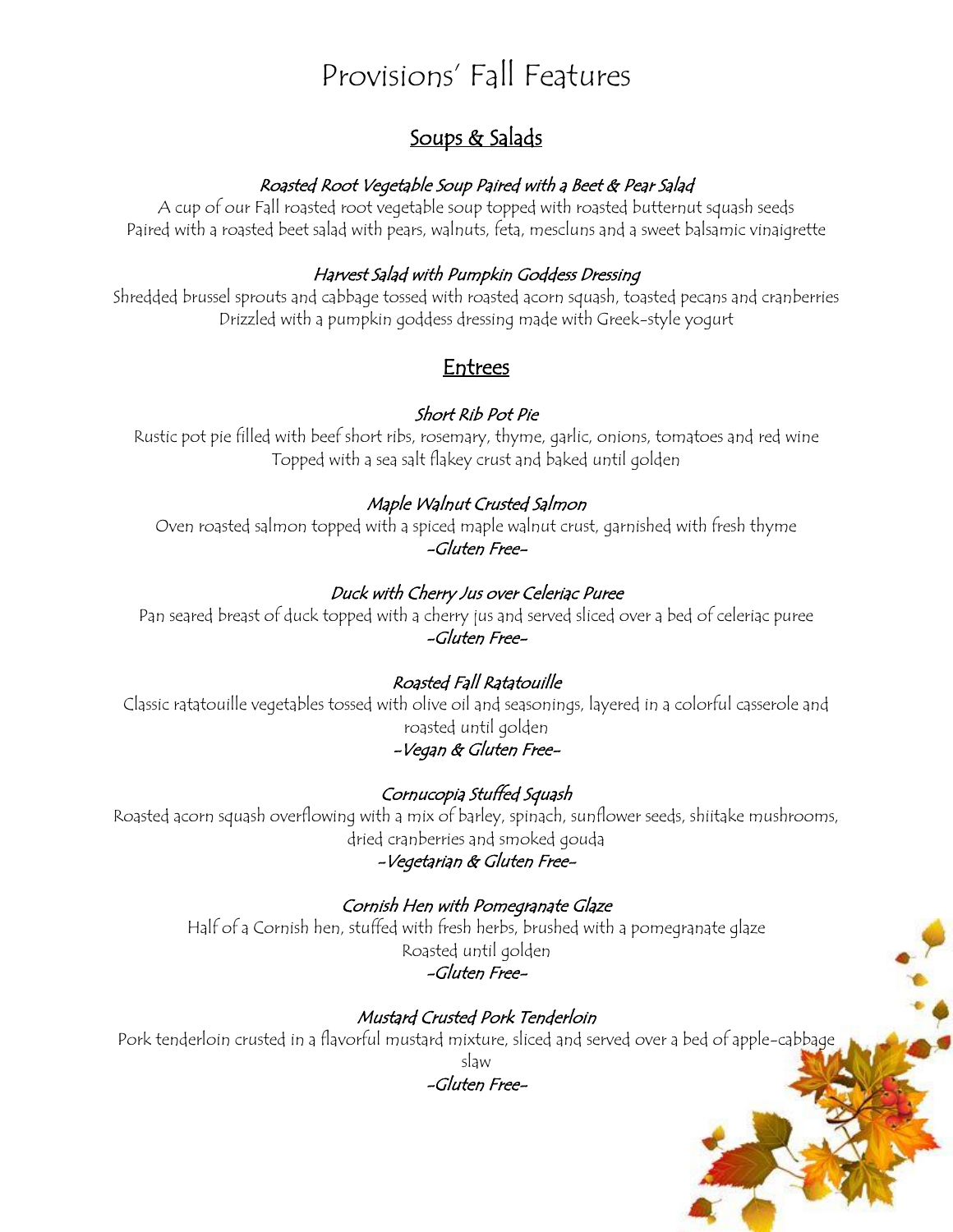# Sides

Butternut Squash and Cranberry Quinoa Salad

aple roasted butternut squash tossed with quinoa, cranberries, pepitas and a cider mustard vinaigrette

-Vegan & Gluten Free-

# Hazelnut and Mushroom Pilaf

[A combination of lon](https://www.google.com/url?sa=i&rct=j&q=&esrc=s&source=images&cd=&cad=rja&uact=8&ved=2ahUKEwill_vhk97dAhXCVt8KHd21A6wQjRx6BAgBEAU&url=https%3A%2F%2Fdumielauxepices.net%2Fautumn-leaves-clipart%2Fautumn-leaves-clipart-corner-border&psig=AOvVaw3GNRFIrAq7KaKjW64yONFE&ust=1538239684837210)g grain rice and orzo, laced with sautéed mushrooms and chopped hazelnuts -Vegan -

#### Honey Sage Sweet Potatoes, Pears & Walnuts

A colorful mixture of roasted sweet potatoes, red onions & pears, seasoned with sage and sweet honey -Vegan & Gluten Free-

# Honey Carrots with Currants and Saffron

Sliced carrots tossed with honey, ginger, orange juice, and saffron, sautéed and topped with fried currants

# -Vegan & Gluten Free-

#### Cauliflower Gratin with Rosemary and Thyme

Chopped cauliflower topped with a rosemary and garlic sauce, nutmeg and parmigiana-reggiano Baked until bubbly and golden

#### - Gluten Free-

#### Parmesan Baked Artichoke Hearts

Quartered artichoke hearts topped with lemon zest, garlic, olive oil, breadcrumbs and parmesan Baked until crisp -Can be Made Gluten Free-

# Sweet Endings

#### Chocolate Bourbon Pecan Pie Cupcakes

Rich gluten free chocolate cupcakes filled with a bourbon pecan pie filling and topped with chocolate buttercream -Gluten Free-

# Salted Caramel Butterscotch Pudding

Sweet and salty caramel butterscotch pudding topped with a layer of salted caramel -Gluten Free-

# Individual Apple Galette with Salted Caramel Sauce

Sautéed apples tucked into an open faced flakey crust and drizzled with salted caramel sauce